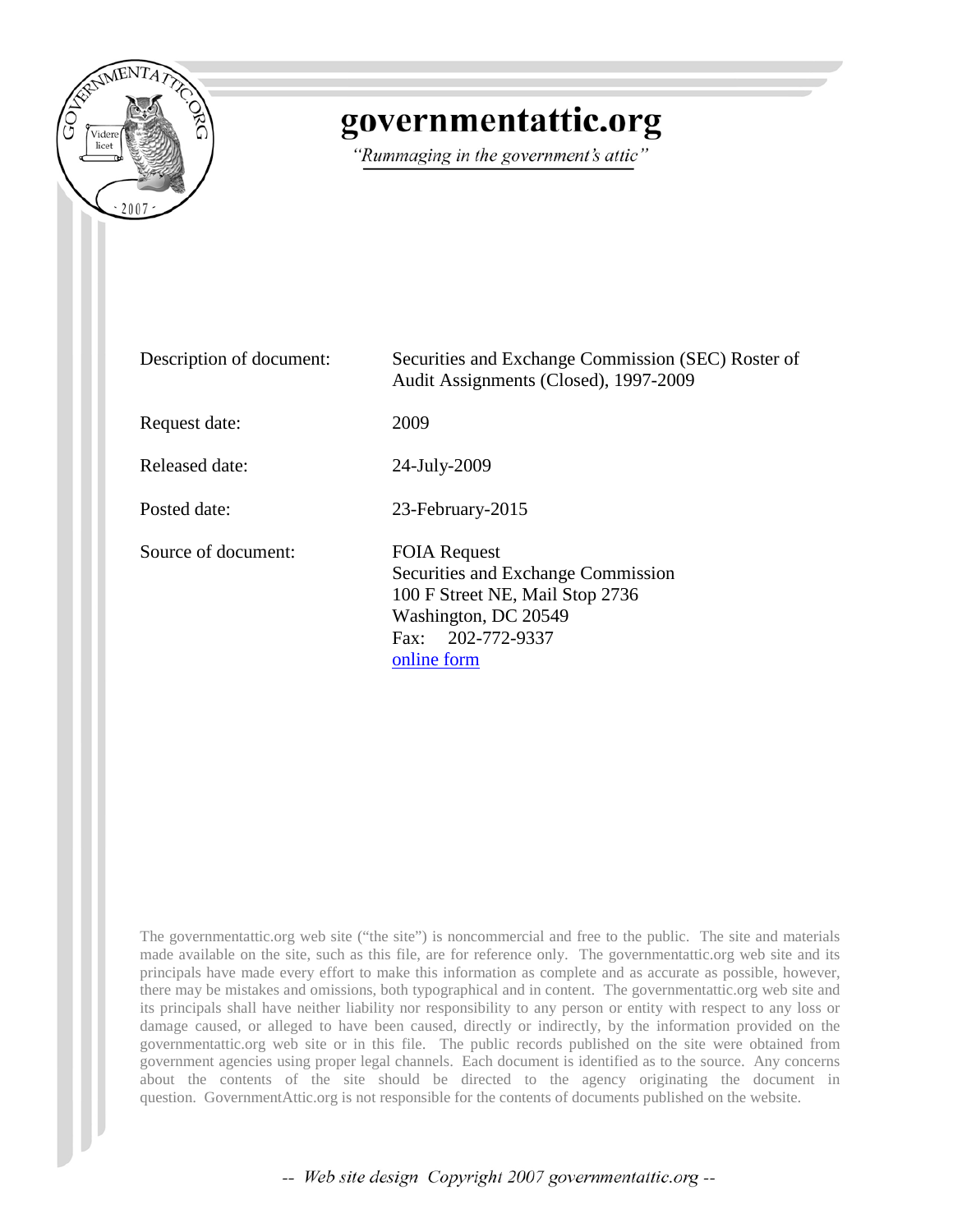

**UNITED STATES SECURITIES AND EXCHANGE COMMISSION STATION PLACE 100 F STREET, NE WASHINGTON, DC 20549** 

**Office of Freedom of Information**  & **Privacy Act Operations** 

Mail Stop 2736

July 24, 2009

Re: Freedom of Information Act (FOIA), 5 U.S.C. § 552 Request No. 09-02051-FOIA

Final reference is made to your request for information regarding OIG Audit Reports from 1993 to the present.

After consulting with other Commission staff, we have determined to release the attached roster of audit assignments for the specified timeframe.

If you have any questions, please contact me by email at sifordm@sec.gov or by telephone at (202) 551-7201.

Sincerely,

 $A + A$ 

Mark P. Siford FOIA/Privacy Act Attorney Advisor

Enclosure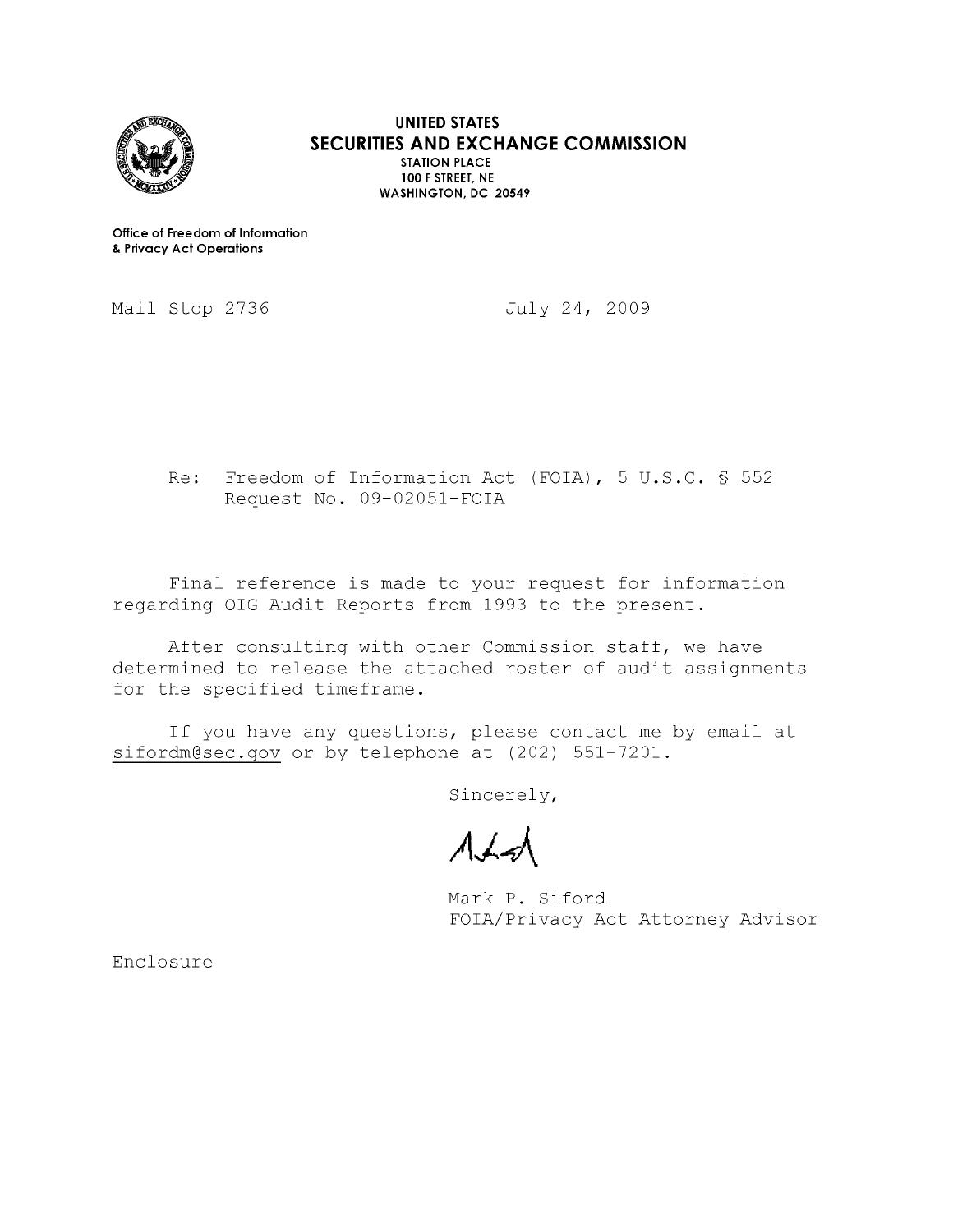ROSTER OF AUDIT ASSIGNMENTS (CLOSED)

 $\mathcal{V}$ 

| Print date: | 07/22/2009                                                          |               |                |               |
|-------------|---------------------------------------------------------------------|---------------|----------------|---------------|
| <b>ADT</b>  | <b>AUDIT</b>                                                        | <b>REPORT</b> | <b>DATE</b>    | <b>DATE</b>   |
| <b>SEQ</b>  | <b>TITLE</b>                                                        | <b>TYPE</b>   | <b>STARTED</b> | <b>ISSUED</b> |
| 459         | <b>Regulation D Exemption Process</b>                               | Audit         | 11/12/2008     | 03/31/2009    |
| 456         | <b>Transit Benefit Program</b>                                      | Audit         | 10/31/2008     | 03/27/2009    |
| 452         | Disgorgement Waivers                                                | Audit         | 06/30/2008     | 02/03/2009    |
| 450         | Practices Related to Naked Short Selling Complaints and Referrals   | Audit         | 04/25/2008     | 03/18/2009    |
| 448         | Audit of Sensitive Payments '                                       | Audit         | 04/25/2008     | 03/27/2009    |
| 447         | Audit of Premium Travel                                             | Audit         | 04/25/2008     | 09/29/2008    |
| 446-B       | SEC's Oversight of Bear Stearns and Related Entities: Broker-Dealer | Audit         | 04/08/2008     | 09/25/2008    |
| 446-A       | SEC's Oversight of Bear Stearns and Related Entities: The CSE Progr | Audit         | 04/08/2008     | 09/25/2008    |
| 440         | PURCHASE CARDS                                                      | <b>AUDIT</b>  | 10/03/2007     | 09/18/2008    |
| 439         | STUDENT LOAN PROGRAM                                                | <b>AUDIT</b>  | 10/01/2007     | 03/27/2008    |
| 438         | SRO RULE FILING PROCESS                                             | <b>AUDIT</b>  | 09/10/2007     | 03/31/2008    |
| 423         | ENFORCEMENT PERFORMANCE MANAGEMENT                                  | <b>AUDIT</b>  | 07/10/2006     | 02/08/2007    |
| 422         | <b>FOIA BACKLOG</b>                                                 | <b>AUDIT</b>  | 06/12/2006     | 03/30/2007    |
| 421         | <b>INVESTMENT COMPANY FILING INITIATIVES</b>                        | <b>AUDIT</b>  | 06/01/2006     | 09/25/2007    |
| 418         | <b>TRAVEL CARDS - FOLLOWUP</b>                                      | <b>AUDIT</b>  | 05/30/2006     | 07/28/2006    |
| 416         | FULL DISCLOSURE INTERPRETATIVE GUIDANCE                             | <b>AUDIT</b>  | 03/27/2006     | 03/28/2007    |
| 415         | OHR - LABOR RELATIONS                                               | <b>AUDIT</b>  | 11/29/2005     | 07/13/2006    |
| 414         | PACIFIC REGIONAL OFFICE                                             | <b>AUDIT</b>  | 10/24/2005     | 02/14/2006    |
| 413         | CONTINUITY OF OPERATIONS PLANNING                                   | <b>AUDIT</b>  | 10/03/2005     | 04/21/2006    |
| 412         | <b>OVERSIGHT OF PCAOB</b>                                           | <b>AUDIT</b>  | 09/28/2005     | 09/28/2006    |
| 411         | SECURITY CERTIFICATION AND ACCREDITATION PROCESS                    | <b>AUDIT</b>  | 09/27/2005     | 09/30/2005    |
| 410         | SECURITY CERTIFICATION AND ACCREDITATION OF EFOIA                   | <b>AUDIT</b>  | 09/27/2005     | 09/30/2005    |
| 409         | SECURITY CERTIFICATION AND ACCREDITATION OF ACTS+                   | <b>AUDIT</b>  | 09/26/2005     | 09/30/2005    |
| 408         | IM EXEMPTIVE APPLICATION PROCESSING                                 | <b>AUDIT</b>  | 07/13/2005     | 09/29/2006    |
| 406         | FEDERAL INFORMATION MANAGEMENT SECURITY ACT - 2005                  | <b>AUDIT</b>  | 07/11/2005     | 09/28/2005    |
| 405         | IT MANAGEMENT IN ENFORCEMENT                                        | <b>AUDIT</b>  | 06/16/2005     | 11/14/2006    |
| 404         | CONFLICT OF INTEREST CONTROLS IN THE PROCUREMENT F                  | <b>AUDIT</b>  | 06/07/2005     | 06/08/2006    |
| 403         | OVERSIGHT OF DISGORGEMENTS AND PENALTIES                            | <b>AUDIT</b>  | 03/24/2005     | 01/25/2006    |
| 402         | OFFICE OF THE SECRETARY                                             | <b>AUDIT</b>  | 03/24/2005     | 09/20/2005    |
| 401         | PRELIMINARY REVIEWS OF DISCLOSURE FILINGS                           | <b>AUDIT</b>  | 01/31/2005     | 06/22/2006    |
| 400         | REGIONAL IT MANAGEMENT - SERO                                       | <b>AUDIT</b>  | 11/19/2004     | 03/24/2005    |
| 399         | <b>GOVERNMENT PERFORMANCE &amp; RESULTS ACT - 2004</b>              | <b>AUDIT</b>  | 11/15/2004     | 09/27/2005    |
| 398         | <b>MANAGEMENT OF WIRELESS COMMUNICATION DEVICES</b>                 | <b>AUDIT</b>  | 10/05/2004     | 03/24/2005    |
| 397         | SALT LAKE REGIONAL OFFICE                                           | <b>AUDIT</b>  | 09/28/2004     | 12/02/2004    |
| 396         | FORT WORTH DISTRICT OFFICE                                          | <b>AUDIT</b>  | 09/28/2004     | 12/03/2004    |
| 394         | TARGETING B/D COMPLIANCE EXAMINATIONS                               | <b>AUDIT</b>  | 08/19/2004     | 09/22/2005    |
| 393         | SOFTWARE MANAGEMENT                                                 | <b>AUDIT</b>  | 07/02/2004     | 03/24/2005    |
| 392         | REGIONAL INFORMATION TECHNOLOGY MANAGEMENT - PILO                   | <b>AUDIT</b>  | 06/28/2004     | 02/14/2005    |
| 391         | FEDERAL INFORMATION MANAGEMENT SECURITY ACT - 2004                  | <b>AUDIT</b>  | 06/28/2004     | 10/06/2004    |
| 390         | <b>ATLANTA DISTRICT OFFICE</b>                                      | <b>AUDIT</b>  | 06/22/2004     | 09/29/2004    |

 $\mu$  Page 1 of 7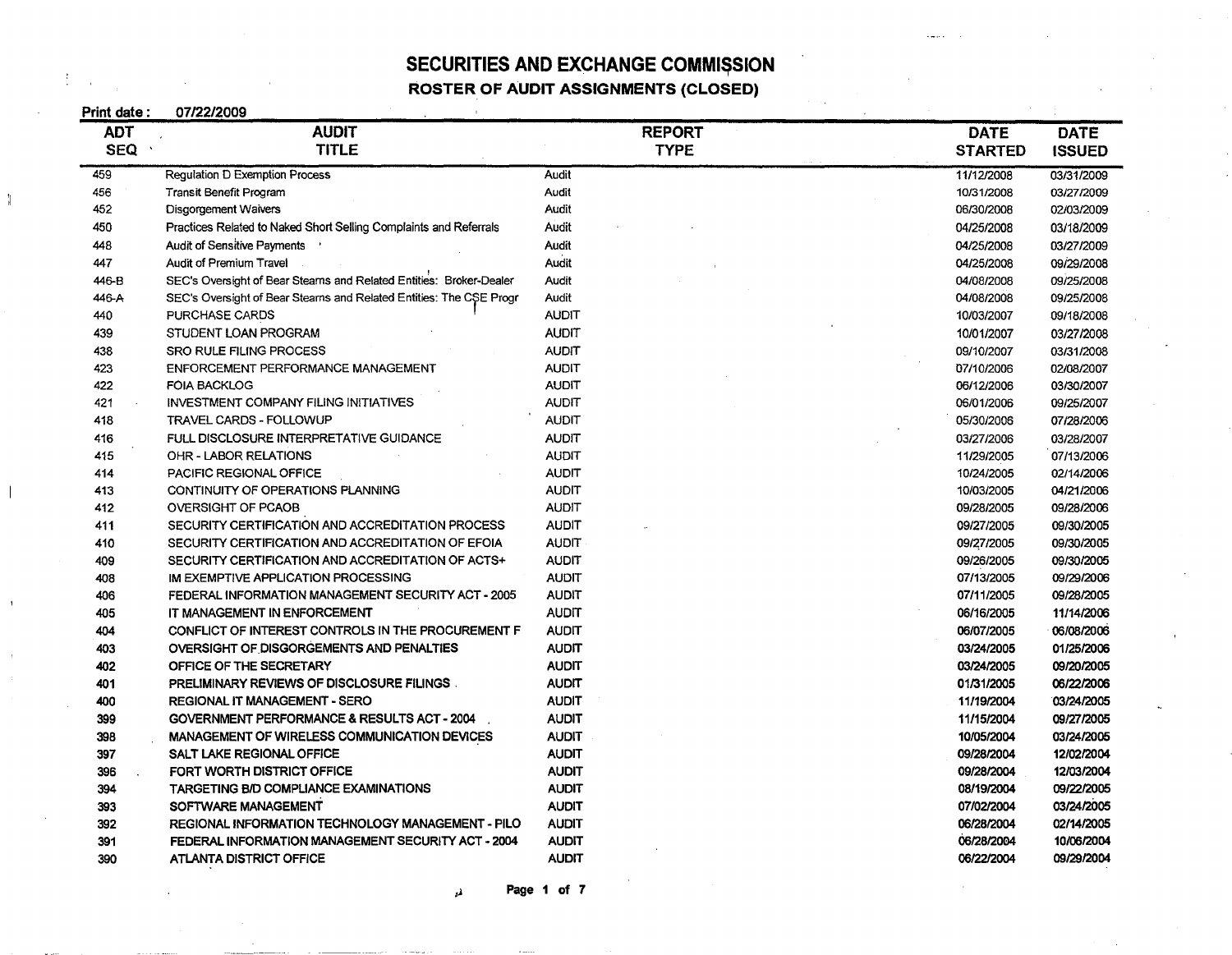I **ROSTER OF AUDIT ASSIGNMENTS (CLOSED)** 

 $\frac{1}{2}$ 

| Print date: | 07/22/2009                                                            |              |               |                |               |
|-------------|-----------------------------------------------------------------------|--------------|---------------|----------------|---------------|
| <b>ADT</b>  | <b>AUDIT</b>                                                          |              | <b>REPORT</b> | <b>DATE</b>    | <b>DATE</b>   |
| SEQ         | <b>TITLE</b>                                                          |              | <b>TYPE</b>   | <b>STARTED</b> | <b>ISSUED</b> |
| 389         | <b>RECRUITMENT, CLASSIFICATION, AND STAFFING</b>                      | <b>AUDIT</b> |               | 05/26/2004     | 08/26/2005    |
| 388         | MIDWEST REGIONAL OFFICE                                               | <b>AUDIT</b> |               | 05/26/2004     | 08/16/2004    |
| 387         | PLANNING INVESTMENT MANAGEMENT FILING REVIEWS                         | <b>AUDIT</b> |               | 04/26/2004     | 03/29/2005    |
| 386         | NORTHEAST REGIONAL OFFICE                                             | <b>AUDIT</b> |               | 04/05/2004     | 08/19/2004    |
| 385         | OFFICE OF ECONOMIC ANALYSIS                                           | <b>AUDIT</b> |               | 02/10/2004     | 06/29/2004    |
| 384         | <b>ENFORCEMENT DISGORGMENT WAIVERS</b>                                | <b>AUDIT</b> |               | 01/12/2004     | 01/18/2005    |
| 383         | TARGETING IA/IC COMPLIANCE EXAMINATIONS                               | <b>AUDIT</b> |               | 12/13/2003     | 09/29/2004    |
| 382         | <b>CENTRAL REGIONAL OFFICE</b>                                        | <b>AUDIT</b> |               | 11/12/2003     | 02/12/2004    |
| 381         | <b>ENTERPRISE ARCHITECTURE</b>                                        | <b>AUDIT</b> |               | 10/08/2003     | 03/31/2004    |
| 380         | Independent Evaluation & Assessment of Internal Control for Contracto | <b>AUDIT</b> |               | 10/08/2003     | 03/31/2004    |
| 379         | <b>COMMISSION WORK/LIFE PROGRAM</b>                                   | <b>AUDIT</b> |               | 09/22/2003     | 03/29/2004    |
| 378         | DISCLOSURE FILINGS EXAMINATION AND ACCOUNTING REPO                    | <b>AUDIT</b> |               | 09/16/2003     | 09/14/2004    |
| 377         | LOST AND STOLEN SECURITIES PROGAM                                     | <b>AUDIT</b> |               | 09/12/2003     | 03/31/2004    |
| 376         | TELEPHONE CARD PROGRAM                                                | <b>AUDIT</b> |               | 09/04/2003     | 11/17/2003    |
| 375         | FEDERAL INFORMATION SECURITY MANAGEMENT ACT - 2003                    | <b>AUDIT</b> |               | 07/02/2003     | 09/17/2003    |
| 374         | SAN FRANCISCO DISTRICT OFFICE                                         | <b>AUDIT</b> |               | 04/29/2003     | 09/25/2003    |
| 373         | COMMISSION RESPONSES TO INVESTOR INQUIRIES                            | <b>AUDIT</b> |               | 04/24/2003     | 03/29/2004    |
| 372         | REGULATION OF PUBLIC UTILITY HOLDING COMPANIES                        | <b>AUDIT</b> |               | 04/24/2003     | 10/20/2003    |
| 371         | SMALL BUSINESS REG D EXEMPTION PROCESS                                | <b>AUDIT</b> |               | 04/17/2003     | 03/31/2004    |
| 370         | <b>BOSTON DISTRICT OFFICE</b>                                         | <b>AUDIT</b> |               | 02/27/2003     | 05/13/2003    |
| 369         | SOUTHEAST REGIONAL OFFICE                                             | <b>AUDIT</b> |               | 01/23/2003     | 05/20/2003    |
| 368         | SEC RECREATION AND WELFARE ASSOCIATION FINANCIAL M                    | <b>AUDIT</b> |               | 01/09/2003     | 07/31/2003    |
| 366         | PHILADELPHIA DISTRICT OFFICE                                          | <b>AUDIT</b> |               | 10/16/2002     | 01/24/2003    |
| 365         | IT CAPITAL INVESTMENT DECISION MAKING - FOLLOW-UP                     | <b>AUDIT</b> |               | 09/10/2002     | 03/29/2004    |
| 364         | COMPLIANCE EXAMINATION DEFICIENCY LETTER PROCESS                      | <b>AUDIT</b> |               | 09/26/2002     | 09/23/2003    |
| 363         | STATUTORY DISQUALIFICATION REVIEW PROCESS                             | <b>AUDIT</b> |               | 09/16/2002     | 05/13/2003    |
| 362         | FINANCIAL MANAGEMENT SYSTEM CONTROLS                                  | <b>AUDIT</b> |               | 07/23/2002     | 03/27/2003    |
| 361         | <b>COMMISSION WEB SECURITY</b>                                        | <b>AUDIT</b> |               | 07/23/2002     | 09/30/2002    |
| 360         | DETERRING SECURITIES RECIDIVISM                                       | <b>AUDIT</b> |               | 07/02/2002     | 03/17/2003    |
| 359         | MARKET CONTINGENCY PREPAREDNESS                                       | <b>AUDIT</b> |               | 06/11/2002     | 01/27/2003    |
| 358         | 2002 INFORMATION SECURITY ACT REVIEW (GISRA)                          | <b>AUDIT</b> |               | 05/20/2002     | 09/12/2002    |
| 357         | PURCHASE CARDS                                                        | <b>AUDIT</b> |               | 05/06/2002     | 11/25/2002    |
| 356         | PLANNING THE ENFORCEMENT OF F/D RULES                                 | <b>AUDIT</b> |               | 04/08/2002     | 03/31/2004    |
| 355         | <b>BANKRUPTCY PROGRAM</b>                                             | AUDIT        |               | 03/18/2002     | 01/31/2003    |
| 354         | BROKER-DEALER RISK ASSESSMENT PROGRAM                                 | <b>AUDIT</b> |               | 03/04/2002     | 08/13/2002    |
| 353         | REGIONAL TELECOMMUNICATIONS SECURITY                                  | <b>AUDIT</b> |               | 02/19/2002     | 08/29/2002    |
| 352         | ENFORCEMENT INTERNET PROGRAM                                          | <b>AUDIT</b> |               | 02/19/2002     | 01/13/2003    |
| 351         | EDGAR UTILITY TO COMMISSION STAFF                                     | <b>AUDIT</b> |               | 01/07/2002     | 01/15/2003    |
| 350         | ADMINISTRATION OF INFORMATION TECHNOLOGY CONTRAC                      | <b>AUDIT</b> |               | 12/06/2001     | 08/28/2002    |
| 349         | <b>TRAVEL MANAGEMENT</b>                                              | <b>AUDIT</b> |               | 11/29/2001     | 08/12/2002    |

Page 2 of 7

and the company of the state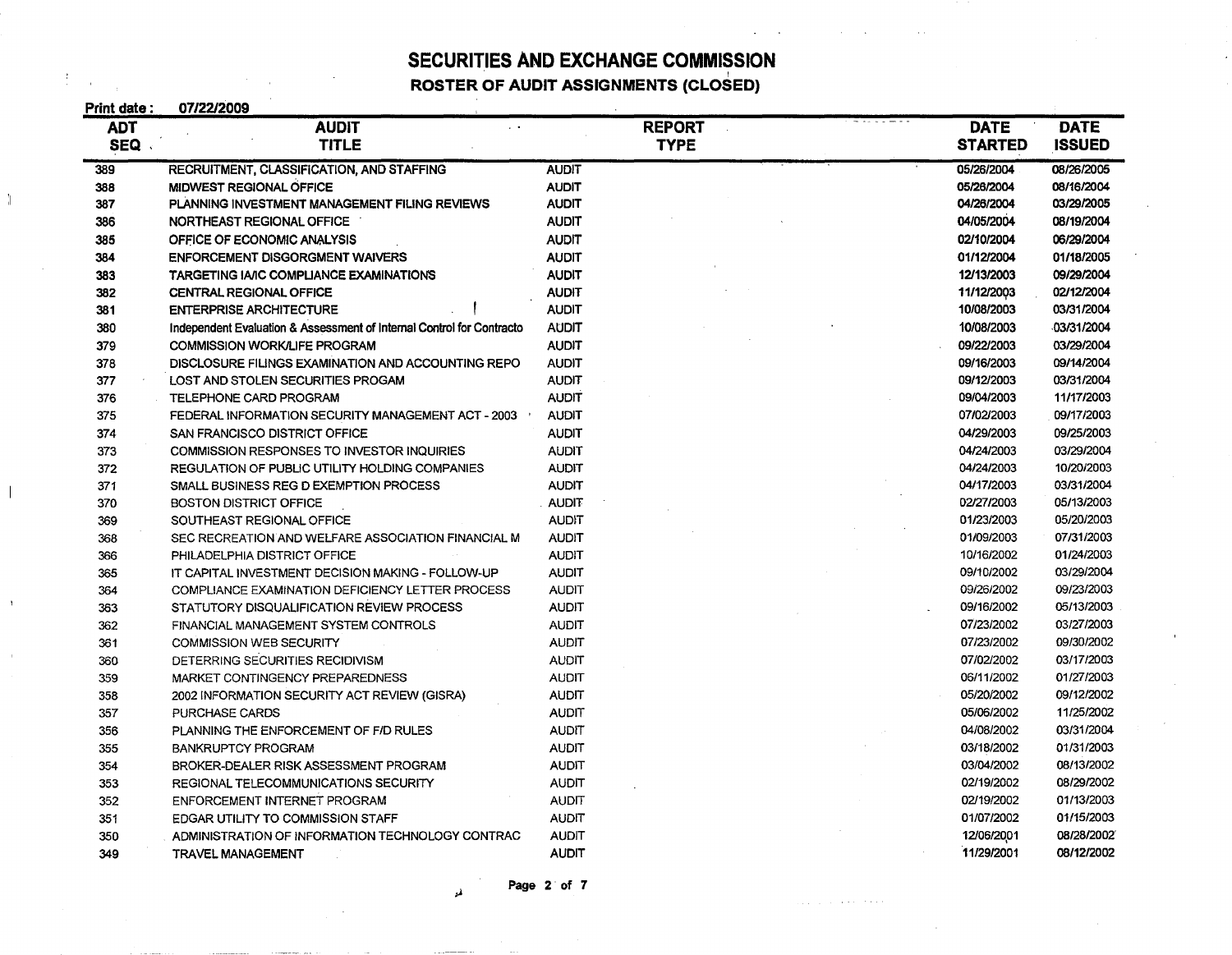I **ROSTER OF AUDIT ASSIGNMENTS (CLOSED)** 

| Print date : | 07/22/2009                                        |              |               |  |                |               |
|--------------|---------------------------------------------------|--------------|---------------|--|----------------|---------------|
| <b>ADT</b>   | <b>AUDIT</b>                                      |              | <b>REPORT</b> |  | <b>DATE</b>    | <b>DATE</b>   |
| <b>SEQ</b>   | <b>TITLE</b>                                      |              | <b>TYPE</b>   |  | <b>STARTED</b> | <b>ISSUED</b> |
| 348          | <b>COLLECTION OF FILING FEES</b>                  | <b>AUDIT</b> |               |  | 10/23/2001     | 08/14/2002    |
| 347          | <b>RULEMAKING PROCESS</b>                         | <b>AUDIT</b> |               |  | 10/05/2001     | 07/12/2002    |
| 346          | <b>COMMISSION OVERSIGHT OF NAFI</b>               | <b>AUDIT</b> |               |  | 10/05/2001     | 03/07/2002    |
| 345          | FORT WORTH DISTRICT OFFICE                        | <b>AUDIT</b> |               |  | 09/05/2001     | 11/16/2001    |
| 344          | <b>INFORMATION SECURITY ACT REVIEW (GISRA)</b>    | <b>AUDIT</b> |               |  | 06/25/2001     | 09/05/2001    |
| 343          | SALT LAKE DISTRICT AUDIT                          | <b>AUDIT</b> |               |  | 06/20/2001     | 09/05/2001    |
| 342          | PACIFIC REGIONAL OFFICE                           | <b>AUDIT</b> |               |  | 06/20/2001     | 02/25/2002    |
| 341          | <b>B/D REGISTRATION PROCESS</b>                   | <b>AUDIT</b> |               |  | 06/19/2001     | 09/21/2001    |
| 340          | CONTRACTOR BACKGROUND INVESTIGATIONS              | <b>AUDIT</b> |               |  | 05/22/2001     | 08/13/2001    |
| 339          | STAFF BACKGROUND INVESTIGATIONS                   | <b>AUDIT</b> |               |  | 05/22/2001     | 08/13/2001    |
| 338          | SECURITY OF PERSONNEL DATA FILES                  | <b>AUDIT</b> |               |  | 05/17/2001     | 08/13/2001    |
| 337          | IT PROJECT MANAGEMENT                             | <b>AUDIT</b> |               |  | 04/25/2001     | 01/24/2002    |
| 335          | PRINTING AND PUBLICATIONS                         | <b>AUDIT</b> |               |  | 04/12/2001     | 02/04/2002    |
| 333          | SENSITIVE INFORMATION - FOLLOW-UP                 | <b>AUDIT</b> |               |  | 04/06/2001     | 03/08/2002    |
| 332          | NORTHEAST REGIONAL OFFICE                         | <b>AUDIT</b> |               |  | 04/06/2001     | 09/12/2001    |
| 331          | CATS 2000 DATA                                    | <b>AUDIT</b> |               |  | 03/08/2001     | 01/30/2002    |
| 330          | <b>REAL PROPERTY LEASING</b>                      | <b>AUDIT</b> |               |  | 01/11/2001     | 05/31/2001    |
| 329          | <b>GPRA PERFORMANCE REPORTS</b>                   | <b>AUDIT</b> |               |  | 01/03/2000     | 03/29/2002    |
| 328          | CENTRAL REGIONAL OFFICE                           | <b>AUDIT</b> |               |  | 11/13/2000     | 01/17/2001    |
| 327          | GENERAL COMPUTER CONTROLS - REGIONS               | <b>AUDIT</b> |               |  | 10/27/2000     | 02/28/2001    |
| 326          | COMMENT LETTER FOLLOW-UP                          | <b>AUDIT</b> |               |  | 10/26/2000     | 08/15/2001    |
| 325          | AUDIT FOLLOW-UP PROCEDURES                        | <b>AUDIT</b> |               |  | 08/08/2000     | 09/22/2000    |
| 324          | DISTRIBUTION OF MAIL                              | <b>AUDIT</b> |               |  | 08/08/2000     | 01/05/2001    |
| 323          | CLEARANCE PROCESS                                 | <b>AUDIT</b> |               |  | 06/26/2000     | 09/29/2000    |
| 322          | COMPLIANCE EXAMINATION REFERRALS TO ENFORCEMENT   | <b>AUDIT</b> |               |  | 06/20/2000     | 06/28/2001    |
| 321          | ATLANTA DISTRICT OFFICE                           | <b>AUDIT</b> |               |  | 06/20/2000     | 09/05/2000    |
| 320          | <b>GENERAL COMPUTER CONTROLS</b>                  | <b>AUDIT</b> |               |  | 05/30/2000     | 12/26/2000    |
| 319          | <b>COMMISIONERS' TRAVEL</b>                       | <b>AUDIT</b> |               |  | 02/11/2000     | 06/23/2000    |
| 318          | <b>FOIA PROCESS</b>                               | <b>AUDIT</b> |               |  | 02/02/2000     | 03/23/2001    |
| 317          | GRAMM-LEACH-BLILEY ACT SURVEY                     | <b>AUDIT</b> |               |  | 01/12/2000     | 05/02/2000    |
| 316          | INVESTMENT MGM'T NO ACTION & INTERPRETIVE LETTERS | <b>AUDIT</b> |               |  | 12/06/1999     | 09/28/2000    |
| 315          | OFFICE OF MUNICIPAL SECURITIES                    | <b>AUDIT</b> |               |  | 12/06/1999     | 08/01/2000    |
| 314          | PAYROLL CONVERSION                                | <b>AUDIT</b> |               |  | 12/02/1999     | 09/22/2000    |
| 313          | <b>INTEGRITY PROGRAMS</b>                         | <b>AUDIT</b> |               |  | 12/02/1999     | 02/23/2001    |
| 312          | YEAR 2000 AUDITS - SUMMARY CLOSING REPORT         | <b>AUDIT</b> |               |  | 11/22/1999     | 12/21/1999    |
| 311          | <b>DISGORGEMENTS</b>                              | <b>AUDIT</b> |               |  | 11/03/1999     | 01/11/2001    |
| 310          | BENCHMARKING COMMISSION PROCEDURES                | <b>AUDIT</b> |               |  | 09/28/1999     | 03/22/2000    |
| 309          | TELECOMMUNICATION VULNERABILITIES                 | <b>AUDIT</b> |               |  | 09/27/1999     | 03/31/2000    |
| 308          | <b>EDGAR HARDSHIP EXEMPTIONS</b>                  | <b>AUDIT</b> |               |  | 09/17/1999     | 03/30/2000    |
| 307          | <b>MIDWEST REGIONAL OFFICE</b>                    | <b>AUDIT</b> |               |  | 09/02/1999     | 10/29/1999    |

Page 3 of 7

 $\mathbf{J}_\mathrm{c}$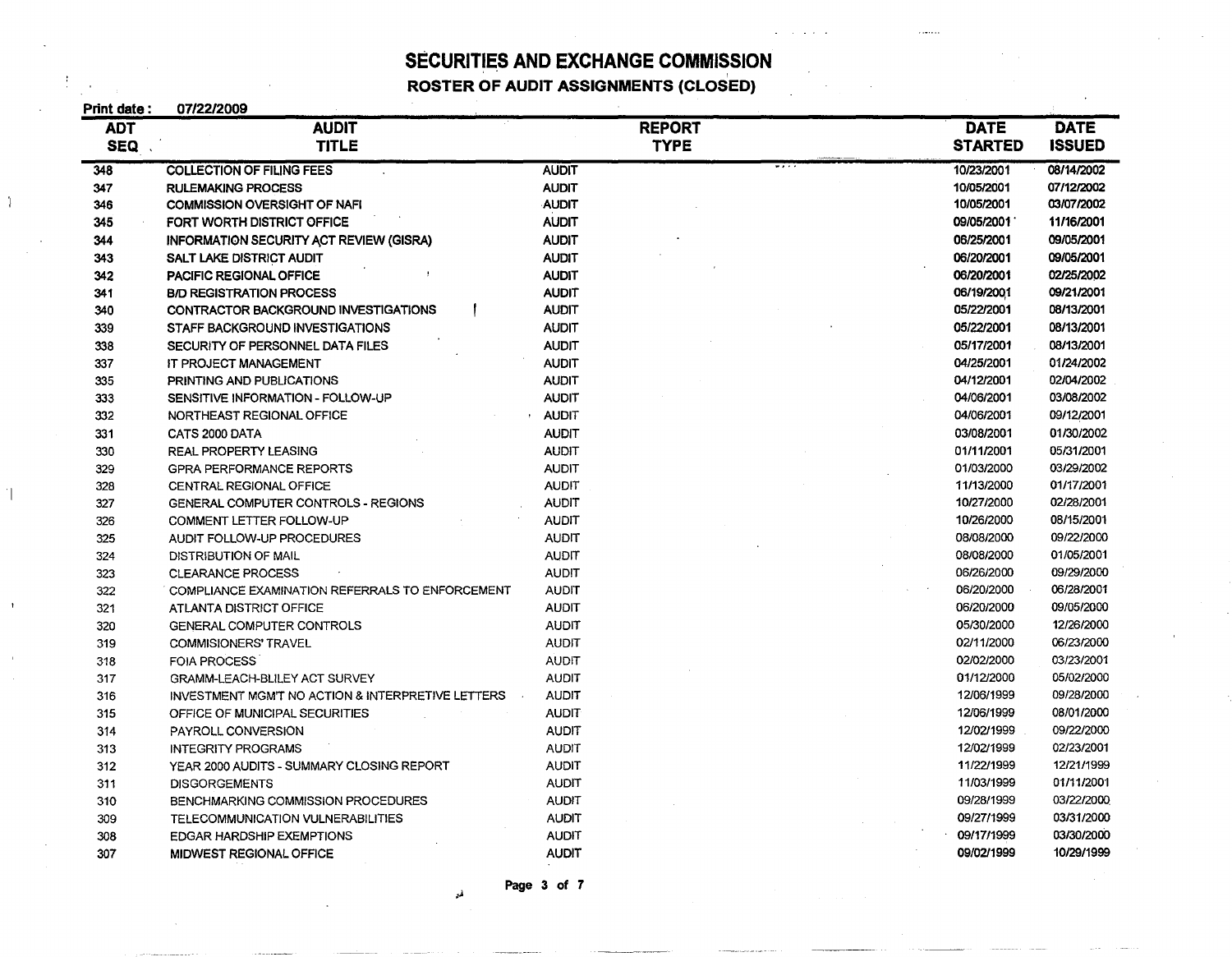### SECURITIES AND EXCHANGE COMMISSION ROSTER OF AUDIT ASSIGNMENTS (CLOSED)

| 07/22/2009                                         |              |               |  |                |               |
|----------------------------------------------------|--------------|---------------|--|----------------|---------------|
| <b>AUDIT</b>                                       |              | <b>REPORT</b> |  | <b>DATE</b>    | <b>DATE</b>   |
| <b>TITLE</b>                                       |              | <b>TYPE</b>   |  | <b>STARTED</b> | <b>ISSUED</b> |
| <b>EMPLOYEE RELATIONS</b>                          | <b>AUDIT</b> |               |  | 07/22/1999     | 07/27/1999    |
| <b>EMPLOYEE TRAINING</b>                           | <b>AUDIT</b> |               |  | 07/22/1999     | 03/31/2000    |
| OFFICE OF THE SECRETARY                            | <b>AUDIT</b> |               |  | 06/15/1999     | 11/03/1999    |
| <b>INVESTOR &amp; SMALL BUSINESS TOWN MEETINGS</b> | <b>AUDIT</b> |               |  | 06/15/1999     | 11/18/1999    |
| <b>TARGETING INSPECTIONS &amp; EXAMINATIONS</b>    | <b>AUDIT</b> |               |  | 06/15/1999     | 09/07/1999    |
| <b>OVERSIGHT OF SIPC</b>                           | <b>AUDIT</b> |               |  | 06/15/1999     | 03/31/2000    |
| <b>NEW COMMISSIONER ORIENTATION</b>                | <b>AUDIT</b> |               |  | 05/19/1999     | 01/04/2000    |
| DATA BACKUP PROCEDURES                             | <b>AUDIT</b> |               |  | 04/09/1999     | 03/31/2000    |
| <b>COMMISSION REVIEW OF PERIODIC REPORTS</b>       | <b>AUDIT</b> |               |  | 04/01/1999     | 02/23/2000    |
| EDGAR Y2K STATUS - MARCH, 1999                     | <b>AUDIT</b> |               |  | 03/18/1999     | 03/19/1999    |
| <b>UNIX SECURITY</b>                               | <b>AUDIT</b> |               |  | 02/23/1999     | 09/14/1999    |
| <b>WEB SECURITY</b>                                | <b>AUDIT</b> |               |  | 02/23/1999     | 04/14/2000    |
| <b>COMMISSIONERS' TRAVEL</b>                       | <b>AUDIT</b> |               |  | 02/18/1999     | 06/08/1999    |
| Y2K STATUS REPORT - JANUARY 1999                   | <b>AUDIT</b> |               |  | 01/25/1999     | 01/25/1999    |
| SOUTHEAST REGIONAL OFFICE                          | <b>AUDIT</b> |               |  | 01/18/1999     | 03/29/1999    |
| YEAR 2000 - NON-INFORMATION TECHNOLOGY             | <b>AUDIT</b> |               |  | 11/16/1998     | 08/09/1999    |
| PROCUREMENT AND CONTRACTING                        | <b>AUDIT</b> |               |  | 11/06/1998     | 09/21/1999    |
| OVERSIGHT OF SRO ARBITRATION                       | <b>AUDIT</b> |               |  | 10/05/1998     | 08/24/1999    |
| <b>INVESTOR EDUCATION AND ASSISTANCE</b>           | <b>AUDIT</b> |               |  | 10/05/1998     | 04/25/2000    |
| <b>BOSTON DISTRICT OFFICE</b>                      | <b>AUDIT</b> |               |  | 08/26/1998     | 10/23/1998    |
| PHILADELPHIA DISTRICT OFFICE                       | <b>AUDIT</b> |               |  | 09/16/1998     | 12/29/1998    |
| Y2K STATUS REPORT - AUGUST 1998                    | <b>AUDIT</b> |               |  | 08/24/1998     | 08/24/1998    |
| INTERNATIONAL TECHNICAL ASSISTANCE                 | <b>AUDIT</b> |               |  | 06/01/1998     | 10/27/1998    |
| <b>GPRA PERFORMANCE MEASURES</b>                   | <b>AUDIT</b> |               |  | 04/08/1998     | 03/16/1999    |
| YEAR 2000 - INTERNAL SYSTEMS (NON-OIT)             | <b>AUDIT</b> |               |  | 03/13/1998     | 12/21/1999    |
| <b>TRAVEL UPGRADES</b>                             | <b>AUDIT</b> |               |  | 02/27/1998     | 06/05/1998    |
| COMMISSIONERS' TRAVEL                              | <b>AUDIT</b> |               |  | 02/27/1998     | 05/26/1998    |
| FORT WORTH DISTRICT OFFICE                         | <b>AUDIT</b> |               |  | 02/27/1998     | 03/30/1998    |
| SAN FRANSISCO DISTRICT OFFICE                      | <b>AUDIT</b> |               |  | 02/27/1998     | 03/30/1998    |
| SENSITIVE INFORMATION                              | <b>AUDIT</b> |               |  | 01/13/1998     | 05/03/1999    |
| <b>ENFORCEMENT ACTION MEMO PROCESS</b>             | <b>AUDIT</b> |               |  | 01/05/1998     | 03/18/1999    |
| YEAR 2000 - EDGAR                                  | <b>AUDIT</b> |               |  | 12/18/1997     | 12/21/1999    |
| YEAR 2000 - INTERNAL SYSTEMS (OIT)                 | <b>AUDIT</b> |               |  | 11/21/1997     | 12/21/1999    |
| REVIEW OF INVESTMENT COMPANY FILINGS               | <b>AUDIT</b> |               |  | 11/21/1997     | 06/26/1998    |
| COMMISSION REVIEW OF SRO RULES                     | <b>AUDIT</b> |               |  | 10/21/1997     | 07/14/1998    |
| PROPERTY SYSTEM                                    | <b>AUDIT</b> |               |  | 08/07/1997     | 09/25/1998    |
| NORTHEAST REGIONAL OFFICE                          | <b>AUDIT</b> |               |  | 07/03/1997     | 01/13/1998    |
| DATABASE ADMINISTRATION                            | <b>AUDIT</b> |               |  | 06/25/1997     | 01/05/1998    |
| OVERSIGHT OF SRO AUTOMATION                        | <b>AUDIT</b> |               |  | 06/24/1997     | 05/18/1998    |
| <b>COMMISSION INTEGRITY PROGRAM</b>                | <b>AUDIT</b> |               |  | 06/10/1997     | 09/09/1997    |
|                                                    |              |               |  |                |               |

Page 4 of 7

 $\mathbf{A}^{\top}$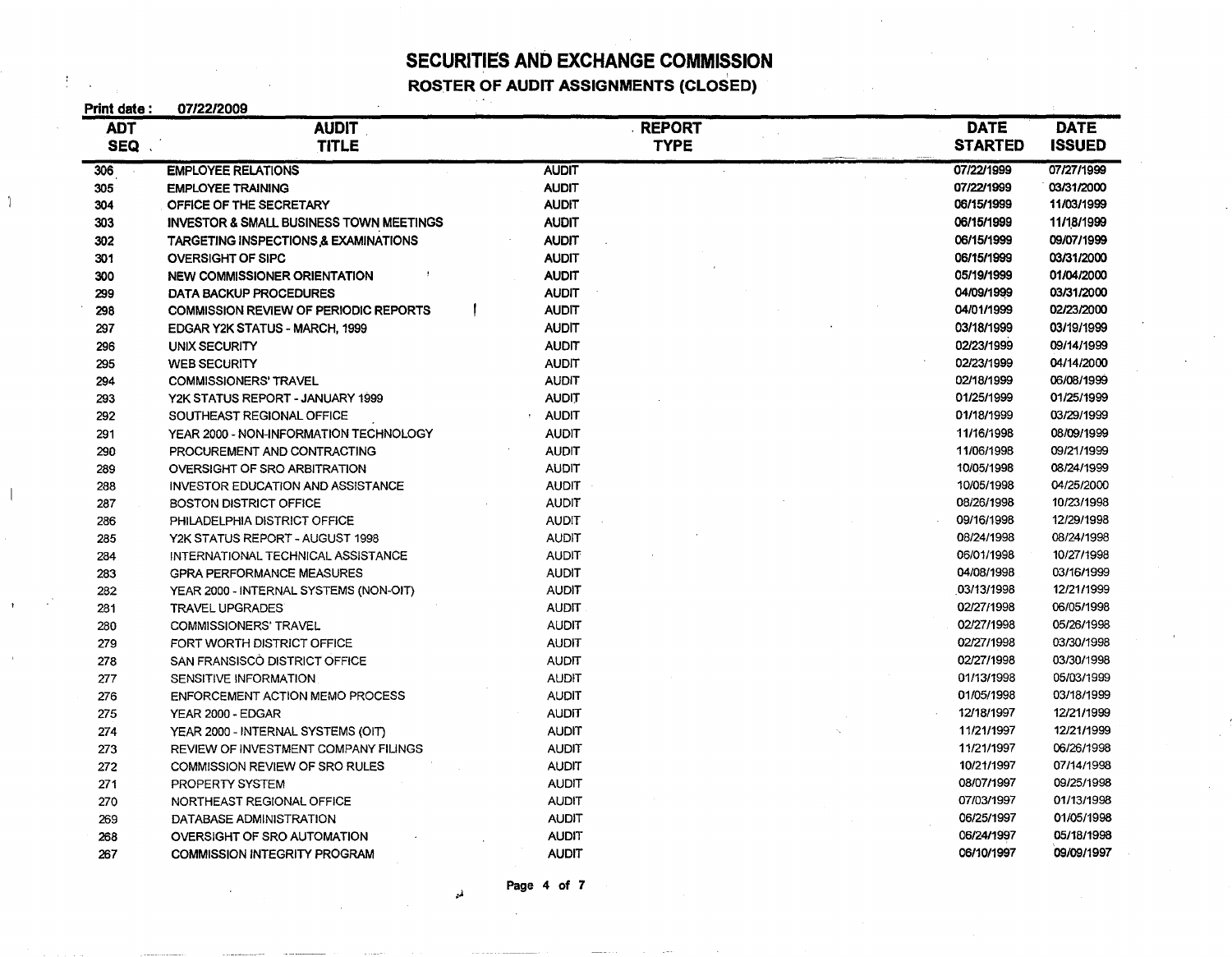I **ROSTER OF AUDIT ASSIGNMENTS (CLOSED)** 

| Print date: | 07/22/2009                                         |               |             |                |               |
|-------------|----------------------------------------------------|---------------|-------------|----------------|---------------|
| <b>ADT</b>  | <b>AUDIT</b>                                       | <b>REPORT</b> |             | <b>DATE</b>    | <b>DATE</b>   |
| <b>SEQ</b>  | <b>TITLE</b>                                       |               | <b>TYPE</b> | <b>STARTED</b> | <b>ISSUED</b> |
| 266         | PACIFIC REGIONAL OFFICE                            | <b>AUDIT</b>  |             | 04/22/1997     | 09/09/1997    |
| 265         | <b>SALT LAKE DISTRICT OFFICE</b>                   | <b>AUDIT</b>  |             | 03/31/1997     | 09/30/1997    |
| 264         | <b>CENTRAL REGIONAL OFFICE</b>                     | <b>AUDIT</b>  |             | 03/25/1997     | 07/18/1997    |
| 263         | <b>PAYROLL SYSTEM</b>                              | <b>AUDIT</b>  |             | 01/21/1997     | 03/30/1998    |
| 262         | AUTOMATION OF RECORDS MANAGEMENT                   | <b>AUDIT</b>  |             | 01/03/1997     | 09/29/1997    |
| 261         | <b>MARKET REG - INTERPRETATIONS &amp; GUIDANCE</b> | <b>AUDIT</b>  |             | 12/31/1996     | 10/06/1997    |
| 260         | <b>VALUE ENGINEERING PROGRAM</b>                   | <b>AUDIT</b>  |             | 11/25/1996     | 05/02/1997    |
| 259         | REVIEW OF FILINGS - COMMENT LETTERS                | <b>AUDIT</b>  |             | 11/22/1996     | 02/02/1998    |
| 258         | CONTROLS ON GOVERNMENT CREDIT CARDS                | <b>AUDIT</b>  |             | 11/04/1996     | 09/30/1997    |
| 257         | <b>CLIENT SERVER</b>                               | <b>AUDIT</b>  |             | 10/22/1996     | 09/09/1997    |
| 256         | <b>ATLANTA DISTRICT OFFICE</b>                     | <b>AUDIT</b>  |             | 10/18/1996     | 03/21/1997    |
| 255         | UHT CONTRACT CLOSEOUT                              | <b>AUDIT</b>  |             | 09/05/1996     | 01/03/1997    |
| 254         | COMPLIANCE INSPECTIONS & EXAMINATIONS              | <b>AUDIT</b>  |             | 08/21/1996     | 03/18/1998    |
| 253         | ADMINISTRATIVE PROCEEDINGS                         | <b>AUDIT</b>  |             | 08/13/1996     | 11/07/1997    |
| 252         | REPORTED MANAGEMENT CONTROL WEAKNESSES             | <b>AUDIT</b>  |             | 06/12/1996     | 09/09/1996    |
| 251         | SURVEY OF ECONOMIC ANALYSIS                        | <b>AUDIT</b>  |             | 06/12/1996     | 02/07/1997    |
| 250         | ENHANCING EXCELLENCE - INTEGRITY PROGRAM           | <b>AUDIT</b>  |             | 03/20/1996     | 01/22/1997    |
| 249         | <b>SPACE UTILIZATION</b>                           | <b>AUDIT</b>  |             | 03/19/1996     | 02/12/1997    |
| 248         | Investigative Report on Management Issues          | <b>AUDIT</b>  |             | 03/19/1996     | 02/25/1998    |
| 247         | <b>COMMISSION FITNESS PROGRAM</b>                  | <b>AUDIT</b>  |             | 02/21/1996     | 09/30/1996    |
| 246         | <b>ENFORCEMENT SURVIELANCE OF MARKETS</b>          | <b>AUDIT</b>  |             | 02/21/1996     | 01/07/1997    |
| 245         | STENOGRAPHIC CONTRACT - PREAWARD                   | <b>AUDIT</b>  |             | 02/21/1996     | 05/09/1996    |
| 244         | OFFICE OF FILINGS AND INFO SRVC                    | <b>AUDIT</b>  |             | 02/07/1996     | 03/20/1997    |
| 243         | SECOA LOCAL AREA NETWORK                           | <b>AUDIT</b>  |             | 02/07/1996     | 03/21/1997    |
| 242         | REGULATION OF INSURANCE PRODUCTS                   | <b>AUDIT</b>  |             | 02/06/1996     | 10/15/1996    |
| 241         | ENFORCEMENT SUPPORT REQUIREMENTS                   | <b>AUDIT</b>  |             | 10/20/1995     | 01/16/1996    |
| 240         | FINANCIAL MANAGEMENT SYSTEMS CONTROLS              | AUDIT         |             | 09/25/1995     | 03/29/1996    |
| 239         | REVIEW OF MAJOR CONTRACTS                          | AUDIT         |             | 09/18/1995     | 03/01/1996    |
| 238         | INTERNATIONAL TELEPHONE SERVICE                    | <b>AUDIT</b>  |             | 09/13/1995     | 08/27/1996    |
| 237         | TRANSPORTATION SUBSIDY PROGRAM                     | <b>AUDIT</b>  |             | 09/13/1995     | 08/21/1996    |
| 236         | <b>INFORMATION TECHNOLOGY COST SAVINGS</b>         | <b>AUDIT</b>  |             | 08/25/1995     | 05/09/1996    |
| 235         | FCBS CONTRACT-COMMISSION CONTROLS                  | <b>AUDIT</b>  |             | 08/17/1995     | 10/31/1995    |
| 234         | COLLECTION OF TRANSACTION FEES                     | <b>AUDIT</b>  |             | 08/04/1995     | 03/29/1996    |
| 233         | ENFORCEMENT ADMINISTRATIVE FUNCTIONS               | <b>AUDIT</b>  |             | 06/29/1995     | 05/15/1996    |
| 232         | SURVEY OF SUPPORT OFFICES                          | <b>AUDIT</b>  |             | 06/29/1995     | 03/22/1996    |
| 231         | FC BUSINESS SYSTEMS CONTRACTS - CONTRACT           | <b>AUDIT</b>  |             | 06/29/1995     | 08/17/1995    |
| 230         | 40 ACT EXEMPTIVE APPLICATIONS                      | <b>AUDIT</b>  |             | 05/11/1995     | 03/29/1996    |
| 229         | SELECTION OF FILINGS FOR REVIEW                    | <b>AUDIT</b>  |             | 04/13/1995     | 08/01/1996    |
| 228         | <b>INTERAGENCY AGREEMENTS</b>                      | <b>AUDIT</b>  |             | 04/13/1995     | 02/01/1996    |
| 227         | EDGAR CONTRACT CLOSEOUT - DCAA                     | <b>AUDIT</b>  |             | 01/31/1995     | 07/05/1995    |

Page 5 of 7

*:J*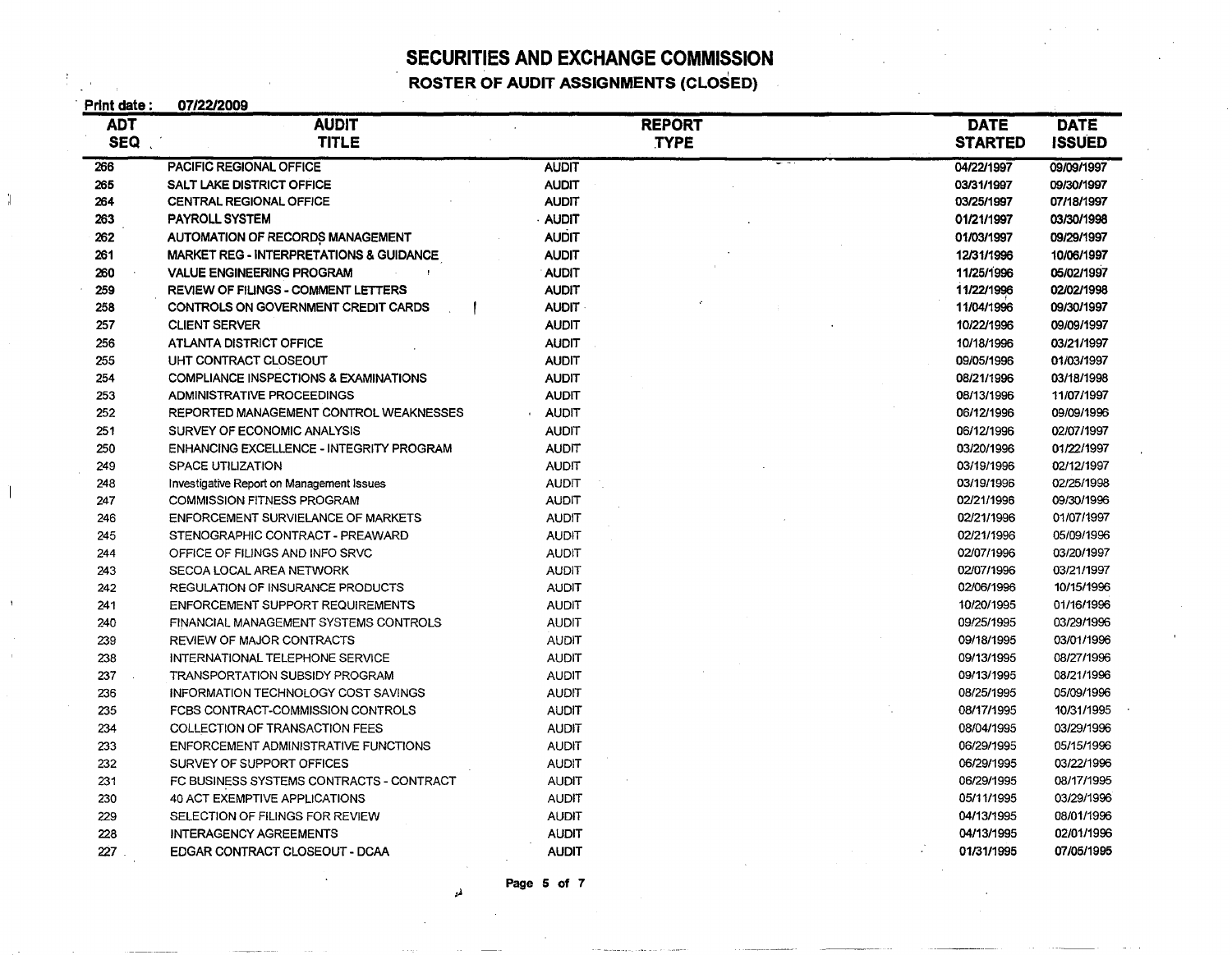. **ROSTER OF AUDIT ASSIGNMENTS (CLOSED)** 

 $\left\{ \begin{array}{ll} \mathcal{E}_{\mathcal{A}} & \mathcal{E}_{\mathcal{A}} \\ \mathcal{E}_{\mathcal{A}} & \mathcal{E}_{\mathcal{A}} \end{array} \right\}$ 

| Print date : | 07/22/2009                                |               |                                 |
|--------------|-------------------------------------------|---------------|---------------------------------|
| <b>ADT</b>   | <b>AUDIT</b>                              | <b>REPORT</b> | <b>DATE</b><br><b>DATE</b>      |
| <b>SEQ</b>   | <b>TITLE</b>                              | <b>TYPE</b>   | <b>STARTED</b><br><b>ISSUED</b> |
| 226          | CONTINGENCY PLANS FOR PABX AND DATACENTER | <b>AUDIT</b>  | 01/31/1995<br>07/31/1995        |
| 225          | COLLECTION OF FILING FEES                 | <b>AUDIT</b>  | 01/24/1995<br>02/08/1996        |
| 224          | EQUAL EMPLOYMENT OPPORTUNITY PROGRAM      | <b>AUDIT</b>  | 01/04/1995<br>11/02/1995        |
| 223          | <b>CONTRACTOR LOBBYING STAUTE - 1994</b>  | <b>AUDIT</b>  | 01/17/1995<br>12/16/1994        |
| 222          | SURVEY OF PERSONNEL MANAGEMENT            | <b>AUDIT</b>  | 10/31/1994<br>06/15/1995        |
| 221          | OFFICE OF SPACE RENOVATION                | <b>AUDIT</b>  | 10/31/1994<br>12/28/1994        |
| 220          | <b>IRM PLANNING AND EXECUTION</b>         | <b>AUDIT</b>  | 03/26/1996<br>10/07/1994        |
| 219          | ADMINISTRATIVE MANAGEMENT SURVEY          | <b>AUDIT</b>  | 04/24/1995<br>10/05/1994        |
| 218          | CONTROLS ON NEGOTIATED SETTLEMENTS        | <b>AUDIT</b>  | 09/22/1994<br>09/26/1995        |
| 217          | <b>FINANCIAL MANAGEMENT SURVEY</b>        | <b>AUDIT</b>  | 09/15/1994<br>01/24/1995        |
| 216          | MIDWEST REGIONAL OFFICE                   | <b>AUDIT</b>  | 08/24/1994<br>02/02/1995        |
| 215          | <b>BANKRUPTCY PROGRAM</b>                 | <b>AUDIT</b>  | 08/15/1994<br>06/19/1995        |
| 214          | SURVEY OF INFORMATION TECHNOLOGY          | <b>AUDIT</b>  | 08/08/1994<br>02/07/1995        |
| 213          | FILING ACTIVITY TRACKING SYSTEM           | <b>AUDIT</b>  | 07/18/1994<br>12/12/1994        |
| 212          | SOUTHEAST REGIONAL OFFICE                 | <b>AUDIT</b>  | 12/30/1994<br>07/01/1994        |
| 211          | PHILADELPHIA DISTRICT OFFICE              | <b>AUDIT</b>  | 04/26/1994<br>09/29/1994        |
| 210          | SPACE RENOVATION CONTRACTING              | <b>AUDIT</b>  | 03/29/1994<br>09/29/1994        |
| 209          | SURVEY OF LEGAL SERVICES                  | <b>AUDIT</b>  | 03/17/1994<br>08/15/1994        |
| 208          | COMPUTER DISASTER CONTINGENCY TESTS       | <b>AUDIT</b>  | 01/07/1994<br>03/31/1994        |
| 207          | INTEGRITY OF THE ADV DATABASE             | <b>AUDIT</b>  | 01/07/1994<br>04/06/1994        |
| 206          | CONSULTING SERVICES CONTRACTS - 1993      | <b>AUDIT</b>  | 11/19/1993<br>03/08/1994        |
| 205          | CONTRACTOR LOBBYING STATUTE - 1993        | <b>AUDIT</b>  | 02/22/1994<br>11/19/1993        |
| 204          | MANAGEMENT CONTROL PROGRAM - 1993         | <b>AUDIT</b>  | 10/20/1993<br>03/25/1994        |
| 203          | CONFIDENTIAL TREATMENT OF FILING DATA     | <b>AUDIT</b>  | 09/30/1993<br>08/17/1994        |
| 202          | <b>INVESTOR COMPLAINTS AND INQUIRIES</b>  | <b>AUDIT</b>  | 09/29/1994<br>09/15/1993        |
| 201          | CONTROLS OVER COMMERCIAL DATABASES        | <b>AUDIT</b>  | 09/14/1993<br>06/10/1994        |
| 200          | MARKET CONTINGENCY PREPAREDNESS           | <b>AUDIT</b>  | 02/09/1995<br>09/14/1993        |
| 199          | MITCHELL SYSTEMS CONTRACT CLOSEOUT        | <b>AUDIT</b>  | 09/03/1993<br>03/30/1994        |
| 198          | FOLLOWUP OF IANC INSPECTION DEFICENCIES   | <b>AUDIT</b>  | 02/22/1994<br>07/23/1993        |
| 197          | RELIABILITY OF IM CHIEF COUNSEL LOGS      | <b>AUDIT</b>  | 07/23/1993<br>03/09/1994        |
| 196          | AUTHORITY TO INVESTIGATE & LITIGATE       | <b>AUDIT</b>  | 05/25/1993<br>08/16/1994        |
| 194          | BROKER/DEALER EXAMINATION WORKPAPERS      | <b>AUDIT</b>  | 10/20/1993<br>02/16/1993        |
| 193          | 1992 MANAGEMENT CONTROL PROGRAM           | <b>AUDIT</b>  | 04/20/1993<br>11/30/1992        |
| 192          | CONSULTING SERVICES CONTRACTS - 1992      | <b>AUDIT</b>  | 11/30/1992<br>05/26/1993        |
| 191          | CONTRACTOR LOBBYING STATUTE - 1992        | <b>AUDIT</b>  | 11/30/1992<br>04/01/1993        |
| 190          | RELIABILITY OF B/D EXAM DATA IN EATS      | <b>AUDIT</b>  | 08/18/1993<br>11/19/1992        |
| 186          | EMPLOYEE PARKING FACILITIES PROGRAM       | <b>AUDIT</b>  | 05/04/1993<br>10/19/1992        |
| 182          | CONTRACTING WITH EXPERT WITNESSES         | <b>AUDIT</b>  | 03/29/1993<br>05/07/1992        |
| 181          | NRSI DATA INTEGRITY                       | <b>AUDIT</b>  | 04/23/1993<br>05/01/1992        |
| 179          | FEDERAL EMPLOYEES' COMPENSATION ACT       | <b>AUDIT</b>  | 02/24/1993<br>03/20/1992        |

 $\mu$  Page 6 of 7